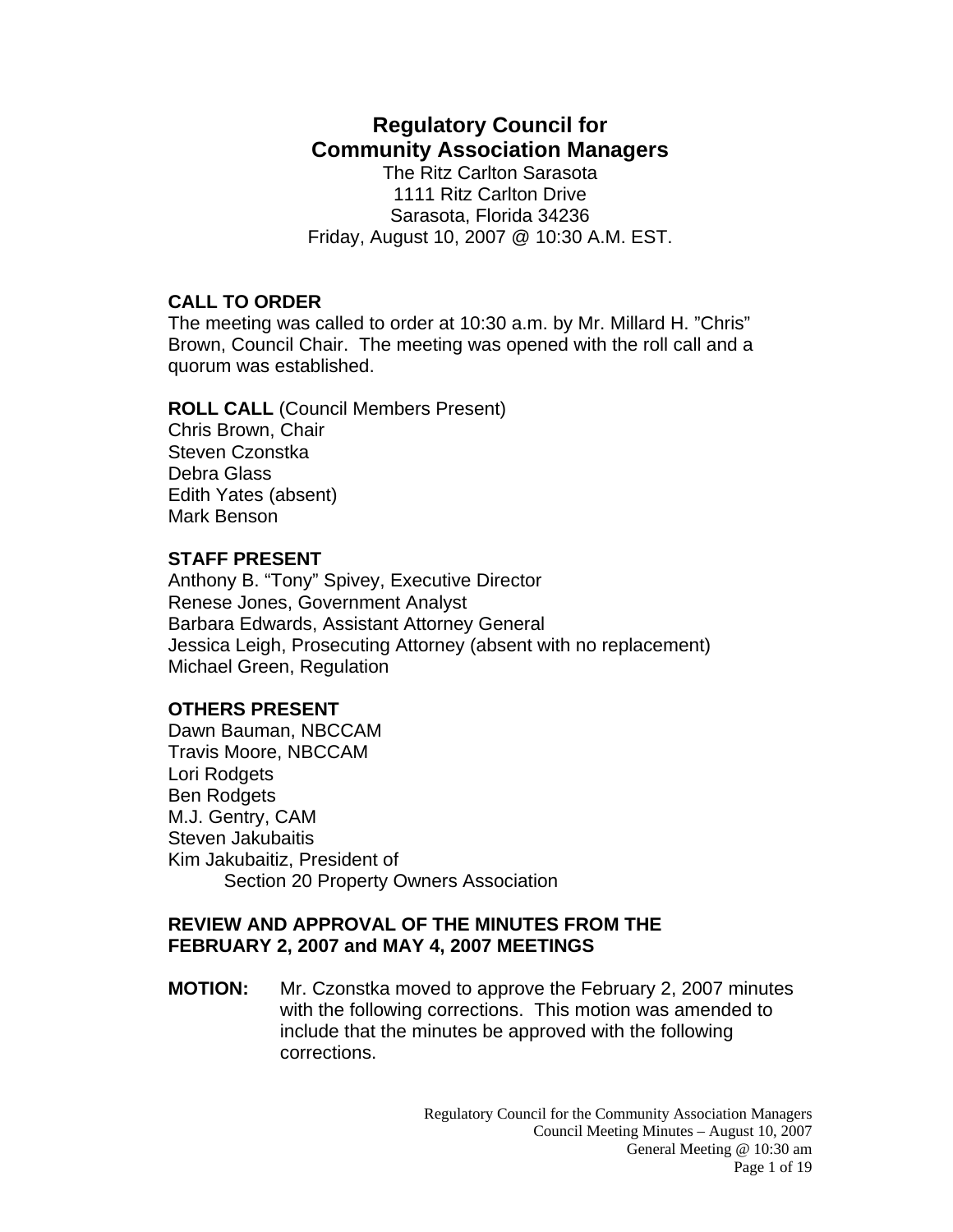While the motion was being taken Mr. Benson made a motion and stated *"you can not approve something that you are changing"* and while others were speaking he spoke across them.

Ms. Edwards stated to the council members *"I am not a parliamentarian and I don't know."* 

Mr. Spivey asked council to approve the minutes and outline the necessary corrections.

Mr. Benson continued to speak across others.

Mr. Spivey suggested to council to take the necessary corrections and then make the motion to approve the minutes.

Mr. Czonstka stated that {on page 10, line 2 word "elections" should be "nominations" and the word "close" should be "closed".}

**SECOND:** Ms. Glass seconded the motion.

Mr. Benson stated *"no, I would like to see a copy of the corrected minutes, if that is what we are approving."* 

Motion passed 3 in favor (Mr. Brown, Mr. Czonstka & Ms. Glass) and 1 opposed (Mr. Benson).

Minutes from May 4, 2007 on page 16 of the agenda, line 27 "he haven't" should be "he hasn't"; page 12, line 31 "NBECAM" should be "NBCCAM"; page 13, line 9, "allow small businesses to be licensed" should be "allow small associations to use unlicensed managers."

- **MOTION:** Mr. Czonstka moved to approve the May 4, 2007 minutes with the noted corrections.
- **SECOND:** Ms. Glass seconded the motion.

Motion passed 3 in favor (Mr. Brown, Mr. Czonstka & Ms. Glass) and 1 opposed (Mr. Benson).

Mr. Benson stated that he had reviewed the minutes and noticed that there were pages and pages of reports, comments and personal opinions and felt as if that was not appropriate for minutes. He also felt as if minutes should not be verbatim they should reflect the action of the body. Individual names should not be quoted.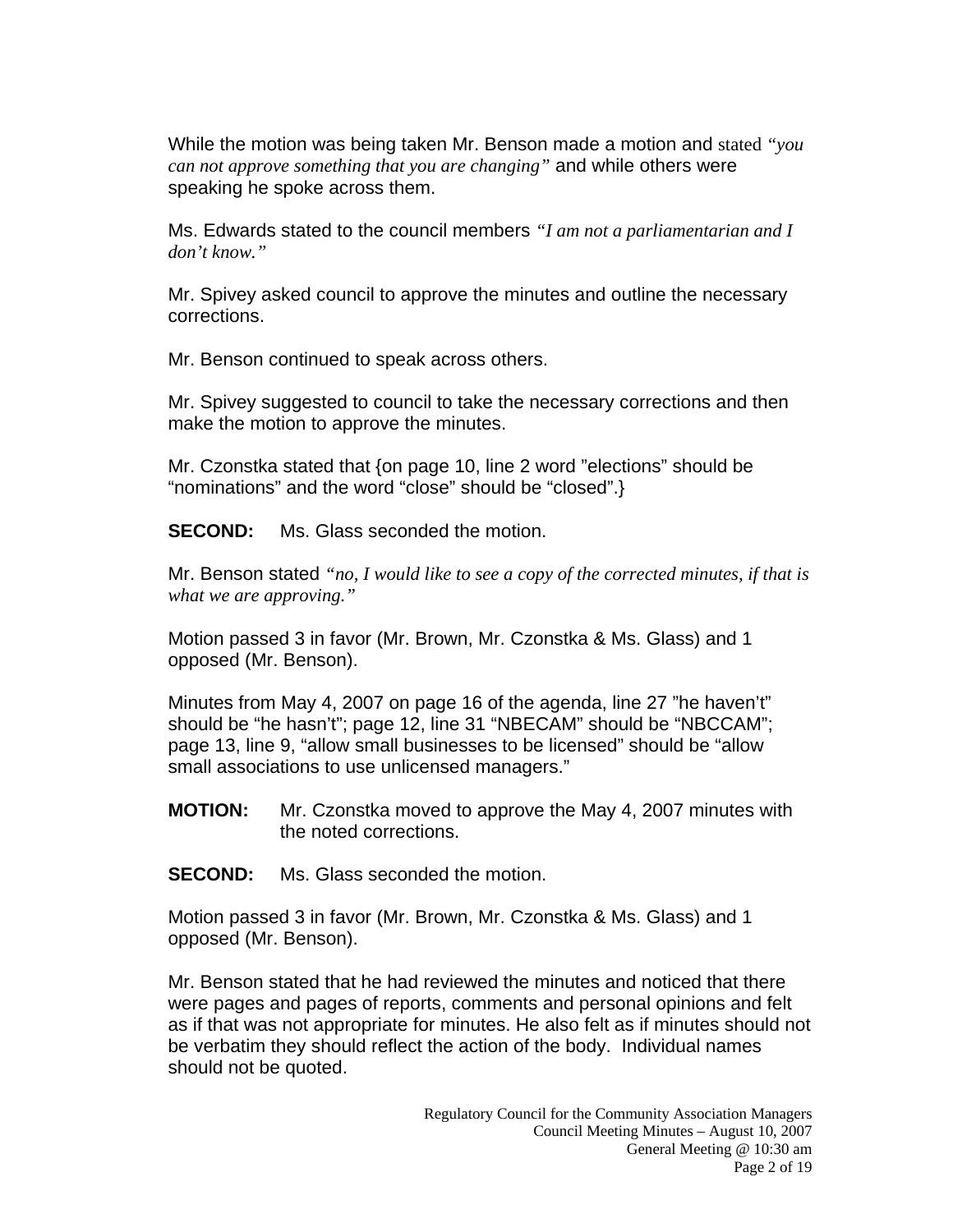**MOTION:** Mr. Benson made a motion for the format of the minutes to be in according to Robert's rules.

This motion failed due to lack of a second.

Mr. Spivey stated to Council that Mr. Tim Vaccaro had already contacted Mr. Benson to advise him that CAM Council were not bound by Robert's rules.

Mr. Spivey also stated that without making a record of what's been said in the room would defeat the purpose. If there was a court reporter in the room he/she will take a verbatim record of what's being said and by whom.

**MOTION:** Mr. Benson made another motion to discuss removing the verbatim language and council member's names from the minutes and that the minutes reflect the business action of the meeting only.

Ms. Edwards stated that *'there is not a Florida Statute that gives authority for council to follow Roberts' rules. "*

**SECOND:** Motion failed due to lack of a second.

Due to Mr. Benson speaking over others while members of the council were trying to discuss the actions of the council made it difficult for staff to transcribe the minutes of the meeting.

### **CHAIR REPORT**

Mr. Brown stated *"I would like to welcome the new members of the Council. Due to the member change of the Council I want to provide a review of some of the main issues the Council has been addressing.* 

*They are:* 

*Privatization – Since I was appointed by the council early on to work with the various departments and Governors office to see privatization through, I will cover this further in a moment.* 

*Develop A Public Service Announcement (PSA) – this is on the agenda for later in the meeting.* 

*Communication of CAMs via the website and regular newsletters. Until the past 15 months we have gone without a regular newsletter for years. The current newsletter has just recently been mailed to all CAMs with a notice explaining that in the future it will only be available on the website. We must work to have CAMs use the website.*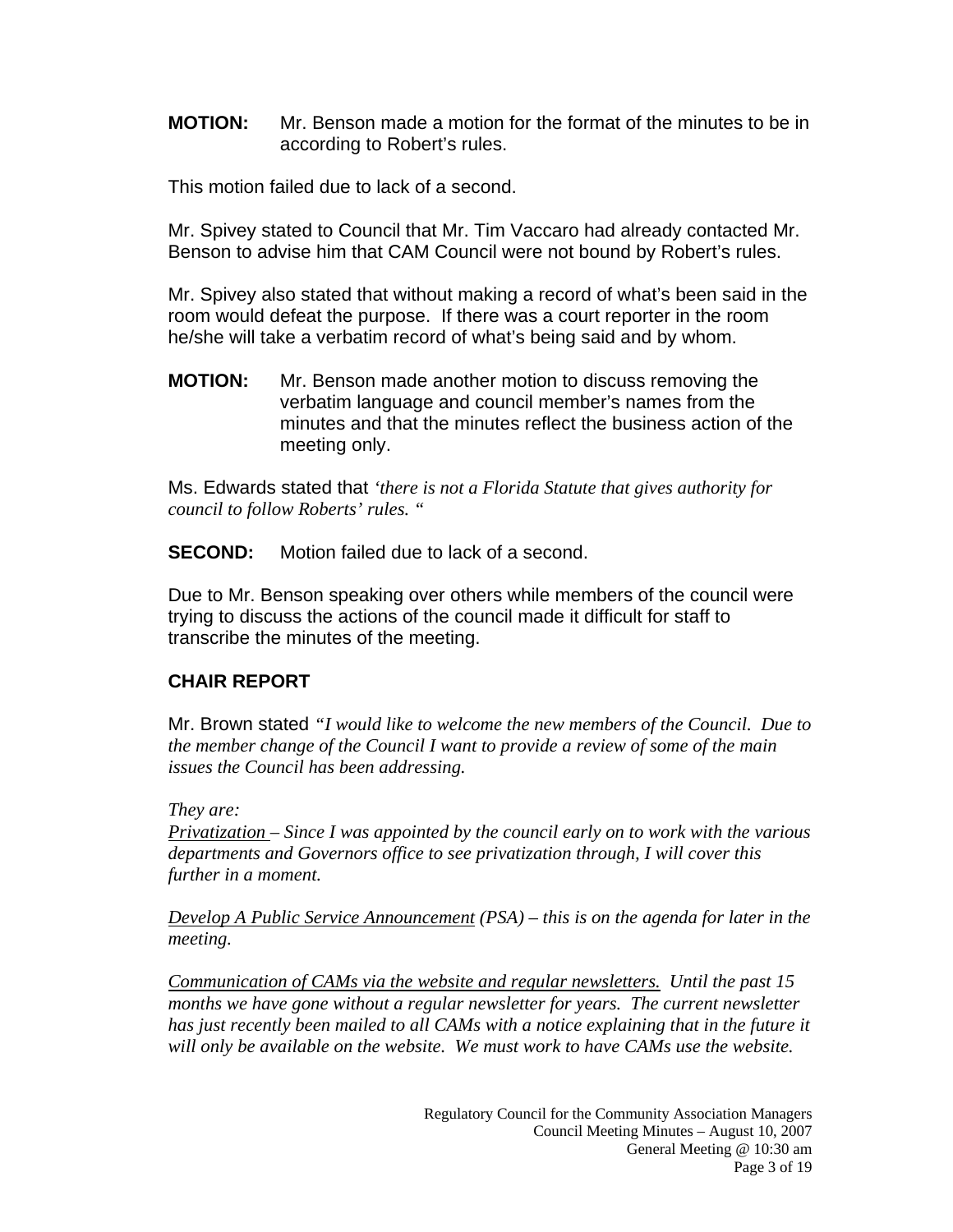*The council has discussed for several years how it can help coordinate two bills through the legislature. First is to remove the exemption of small associations which allows the use of unlicensed managers. The second is for management companies to be licensed or linked to a licensed CAM.* 

*Budget cuts and the threat of sweeps. A sweep is the process of legislature taking funds from the various profession's trust funds. The Department has recently been discussing with the Chair of the different profession, the need for the Department to cut at least 10% of its budget. The overwhelming majority of expenses allocated to the CAM Council are outside of our control. This expense is a prorated charge back for the different services carried out by the department, for example the call center, license processing, etc. Directly within our control are items like the newsletter which will no longer be mailed and our four meetings a year, two of which are in person and two by telephone conference. This has been viewed as basically bare bones. The Department may comment further on the budget cuts later in the meeting. I would like to finish with a review of the privatization process.* 

*For the majority of this decade, the existence of the Florida CAM Licensure Program has been in question due to deregulation threats, special assessments, and the lack of services offered to the CAMs and the counties served by Florida's 10,000+ CAMs. The council has viewed Privatization as needed to protect and improve our profession and those we serve.* 

*Here is a review of the Privatization timeline and future projections:* 

*October 2004 The CAM Council Voted to Approve the Business Case Study* 

*February 2005 The CAM Council was notified by the Department and Michael Martinez, attorney for the DBPR, that we will need to find outside sources to fund the study.* 

*May 2005 CAI raised the funds from Florida interest groups to fund the study. The CAM Council investigated the cost of the initiative.* 

*November 2005* 

*The CAM Council met via teleconference and took up the issue of moving forward with having a business case study conducted. CAI informed the CAM Council that sufficient funds had been raised for the study and what entities donated the funds. The council voted to authorize CAI to go forward with having the business case study conducted and to present the findings at the February meeting of the CAM Council.* 

*February 2006 Robert Skrob of Membership Services, presented the business case study to the CAM Council members.*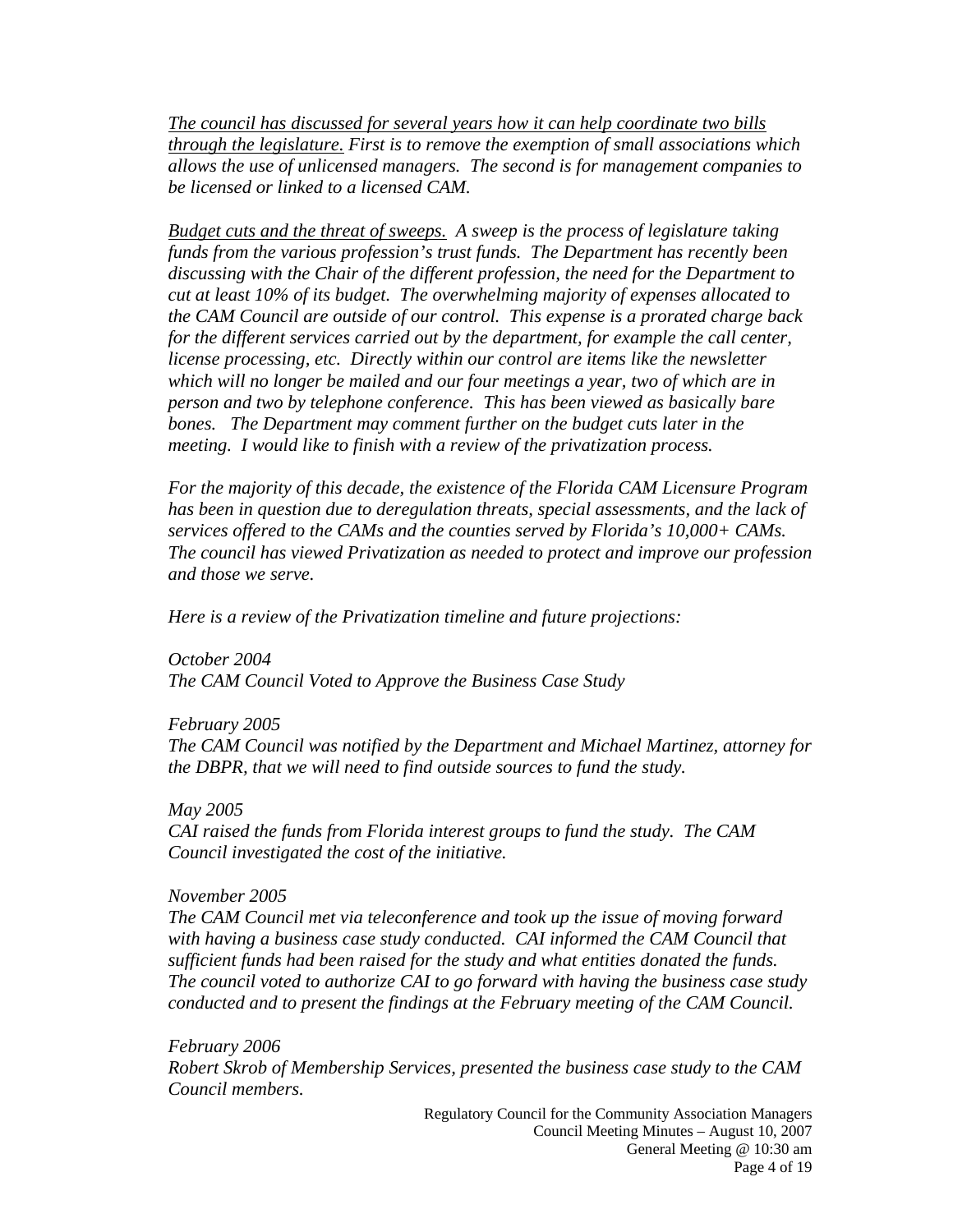*August 2006 The CAM Council voted to submit the business case study to the Governor's office to continue the pursuit of privatization of the CAM Licensure Program.* 

#### *October 2006*

*The slightly updated version of the business case study was submitted to the Governor's office the next step in privatization of the program.* 

#### *November 2006*

*The Governor's office responded to the CAM Council business case study submission and moved the business case study to the management office for consideration.* 

*December 2006 The management office responded with specific questions to the business case study.* 

*January 2007 The CAM Council responded to the Governor's office letter regarding Privatization.* 

#### *Presently*

*The CAM Council has been waiting for the budget office to review the request and included the request in the budget. The initiative was not included in this Fiscal Year budget.* 

#### *NEXT STEPS AND TARGET DATES*

*The CAM Council will continue to work closely with the representatives for the Mappers & Surveyors profession who are working to privatize as well. The Mappers and Surveyors are about three months ahead of the CAMs.* 

*May 2008* 

 *Appropriation includes privatization initiative in the FY budget. Identify board members for the new corporation.* 

*The DBPR and CAM Council goings contract negotiations with privatizing corporation.* 

*June 2008 Governor approves budget* 

*July 2008 Transition to privatizing entity begins* 

*September 2008 Privatizing entity assumes responsibility This concludes my report. Thank you."*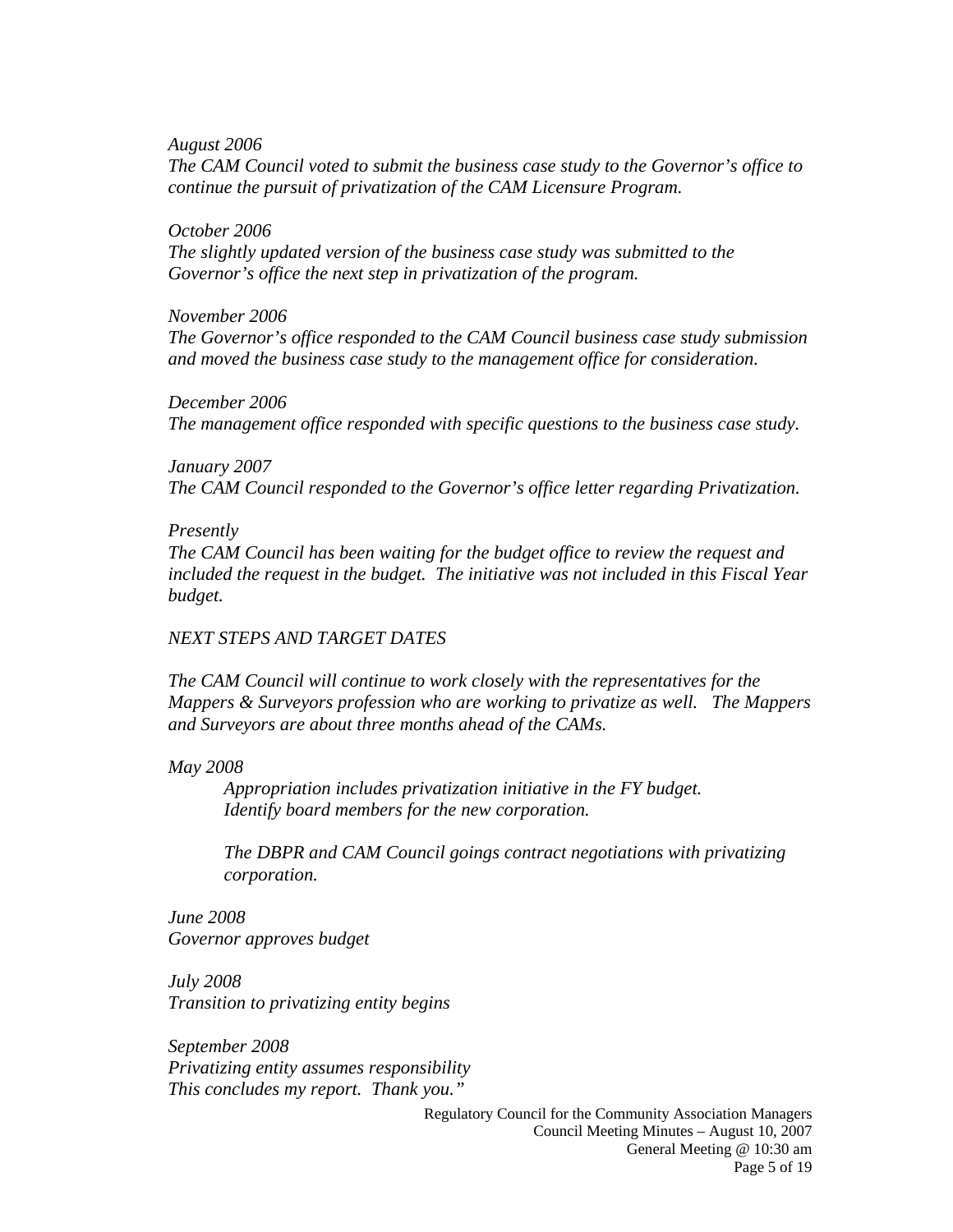### **COUNCIL COUNSEL REPORT**

Ms. Edwards stated that there are no rules pending.

### **PROSECUTING ATTORNEY REPORT**

Ms. Leigh was not present for the meeting. Her assistant, Mr. David Spingler, provided a report for the meeting. This report was dated July 20, 2007 which contained all of the CAM cases located in the legal section.

- Status 30 In Legal The report showed that there were 11 cases reported;
- Status 35 Set for Probable Cause The report showed that there were 2 cases reported;
- Status 45 Sent to Expert/Consultant The report showed that there were 2 cases reported;
- Status 36 Administrative Complaint Filed The report showed that there were 2 cases reported;
- Status 145 Pending Informal Hearing The report showed that there was 1 case reported;
- Status 40 Awaiting Outside Action The report showed that there was 1 case reported;
- Status 43 Formal Hearing Requested The report showed that there was 1 case reported;
- Status 44 Referred to DOAH The report showed that there was 1 case reported;
- Status 58 Case Considered Awaiting Final order The report showed that there were 4 cases reported;

There were a total of 25 open CAM cases in the legal department.

- Mr. Spingler also provided an updated case report dated August 6, 2007.
- Status 30 In Legal The report showed that there were 13 cases reported;
- Status 35 Set for Probable Cause The report showed that there was 1 case reported;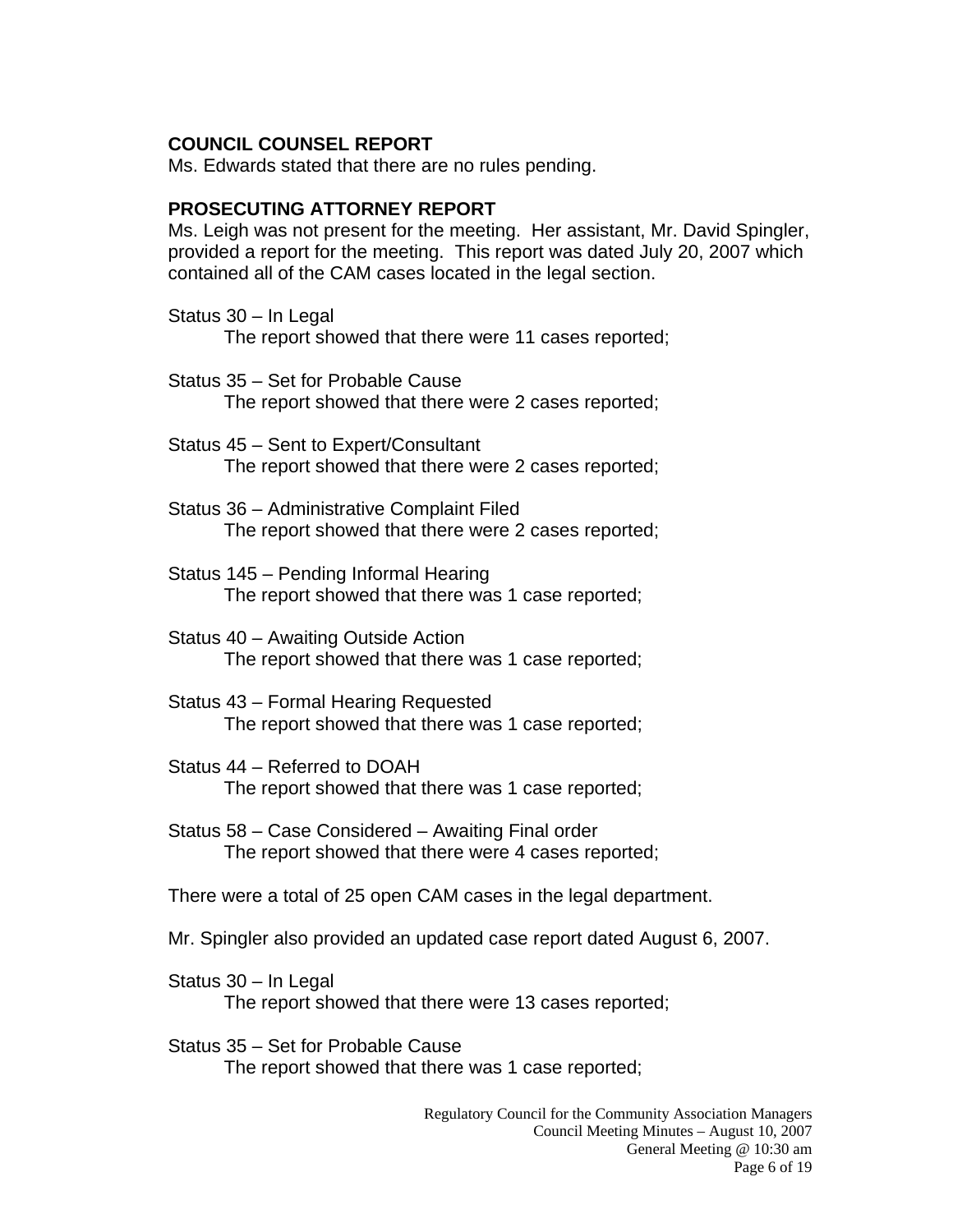- Status 36 Administrative Complaint Filed The report showed that there were 2 cases reported;
- Status 145 Pending Informal Hearing The report showed that there were 3 cases reported;
- Status 40 Awaiting Outside Action The report showed that there was 1 case reported;
- Status 43 Formal Hearing Requested The report showed that there was 1 case reported;
- Status 44 Referred to DOAH The report showed that there was 1 case reported;
- Status 58 Case Considered Awaiting Final order The report showed that there were 2 cases reported;

There were a total of 24 open CAM cases in the legal department.

Mr. Czonstka had a question regarding pending denials.

Mr. Spivey indicated that the individuals in Status145 pending informal hearing are given a chance to come before the department and plea their case on the appeal process.

Mr. Benson asked for a breakdown of the status used in this report to be supplied to the council. Also, he wanted to know the reason why the index listed the individual names instead of their case numbers. He felt as if the removal of the names would remove the private confidentiality of these cases.

Mr. Benson asked the question *"What does in legal mean?"* 

Mr. Spivey responded and told him that these are cases being worked in the legal section.

Mr. Benson could not understand that there were cases from 2004 on the list. He stated that *"nothing has been done on these cases since 2004."*

Ms. Jones tried to explain that some of these cases have already gone through the system and they failed to comply with the final order and she filed a second complaint on them for failure to comply with the final order.

Mr. Brown stated to Mr. Benson that this was the first meeting he had ever attended and Ms. Leigh was not present. He suggested to him that he may want to hold all of his questions until the next meeting by phone or…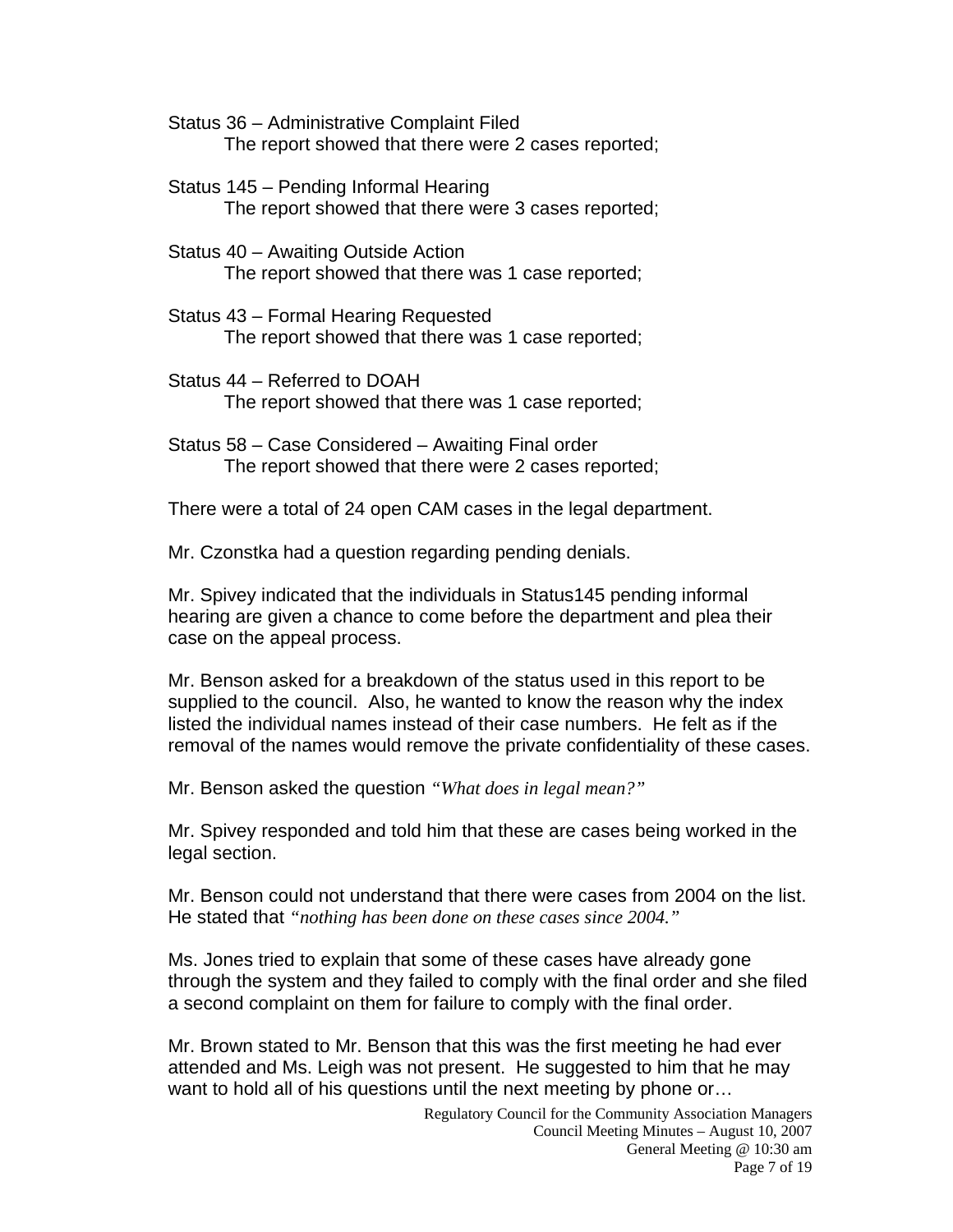Mr. Benson spoke across Mr. Brown and stated *"Why do we have to wait? Can't we get the information before the meeting? And also, at the same time then if we can get a break down as to categorizing each of the violations as to what category of violation that we are talking about. Is this something that can be addressed on an education basis in the future so that we don't have these problems? If we are getting these complaints, what's the cause of the complaint? Is it a lack of education? What is the cause of the complaint?"* 

Mr. Spivey advised him that his questions are geared toward another discussion and at the present moment we are discussing a legal report. Mr. Spivey stated that he would speak with the attorney and see if he can get this information included in the report.

Again Mr. Benson spoke across Mr. Spivey and asked *"can we ask; if we could get that included in the next report?"* 

Mr. Benson asked if there was a reason why we had a case on the legal report dated back from 2002.

Mr. Spivey replied to Mr. Benson *"I am not the legal attorney and I will take your questions back to the department and try and get an answer for you."*

Mr. Benson stated to Mr. Spivey *"We don't need to wait until the next meeting".* 

Mr. Spivey advised Mr. Benson that whenever he sends information to the members of the council that this information cannot be discussed….

Mr. Benson talked across Mr. Spivey and said *"you still can send it to the members of the council".*

Mr. Spivey reminded Mr. Benson that he said he would send it.

Mr. Benson continued to talk over Mr. Spivey.

Mr. Spivey asked Mr. Benson would he please give him a chance to finish his statement. Mr. Spivey stated that he was trying to clarify that the information he sends out cannot be discussed until the next public meeting.

Mr. Benson stated again *"when will we be getting that information?"*

Mr. Brown called for the Executive Director's report.

### **EXECUTIVE DIRECTOR'S REPORT**

Mr. Spivey reviewed the financial reports ending March 31, 2007. The Operating Account showed a balance of \$1,544,259. The unlicensed activity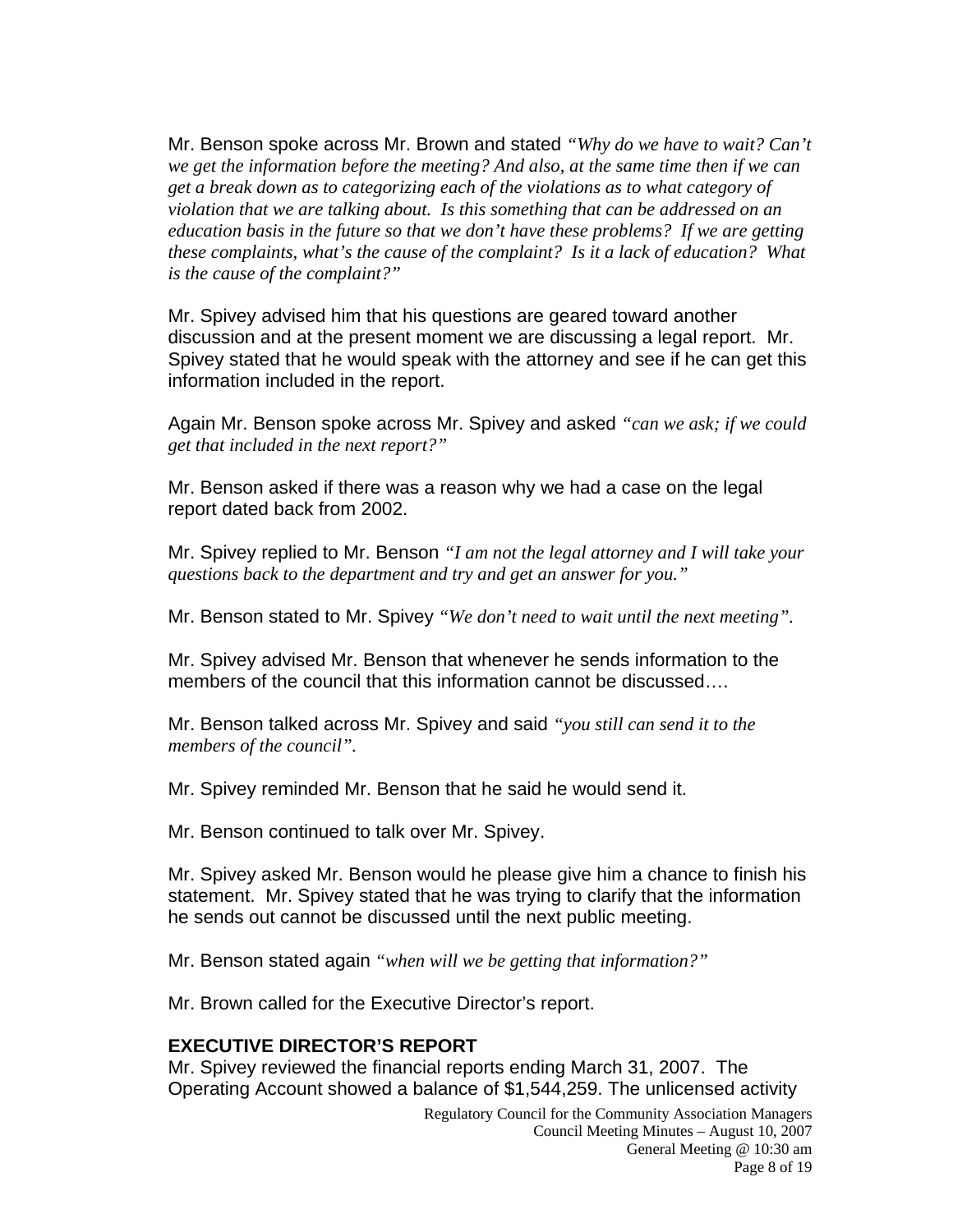account showed a balance of \$135,975. Mr. Spivey indicated that the unlicensed activity fee is used for unlicensed activities only. He indicated that he had not been informed of any sweeps.

Mr. Benson asked *"what percentage of the fees paid goes toward unlicensed activity."* 

Mr. Spivey stated \$5.

Mr. Benson wanted to know with a wavier of the fee would the licensee still be required to pay the \$5 fee into the unlicensed activity account.

Mr. Spivey said "yes." Whenever there is a fee wavier, the licensee is still required to pay the unlicensed activity fee.

Mr. Spivey informed the council that the Governor has asked that the state agencies do a budget reduction. The department has been informed to do a 10% reduction. The department is trying to do a 12% reduction. The department has looked at different ways of cutting back. One of the ways that are being discussed is cutting board meetings. He advised council that they may have to go to all telephone meetings. We have looked at having meetings in a central location within the state to avoid high travel costs. We are going through some exercises right now within the department to address some of the issues.

Mr. Spivey stated that the complaints report has been provided to the council and it shows the number of complaints that come into the department quarterly.

Mr. Benson stated that the prosecuting attorney report and the complaints report are not in comparison. "*The numbers on the two reports don't tie in."* He indicated that there are 134 cases legally sufficient and there are 81 cases completed. *"So, we are running a 60% completion rate on investigation? So the number of open cases on here does not necessarily tie in with the number that is opened?"* 

Mr. Spivey answered "yes" and stated that these reports are independent of each other. One is done in the regulatory section with the investigators and the other is from the legal section. I don't see them interacting with the information when they put this reports together. That is the reason why the report is not in comparison.

Mr. Benson asked the question "*wouldn't that be helpful to try and tie them together?"*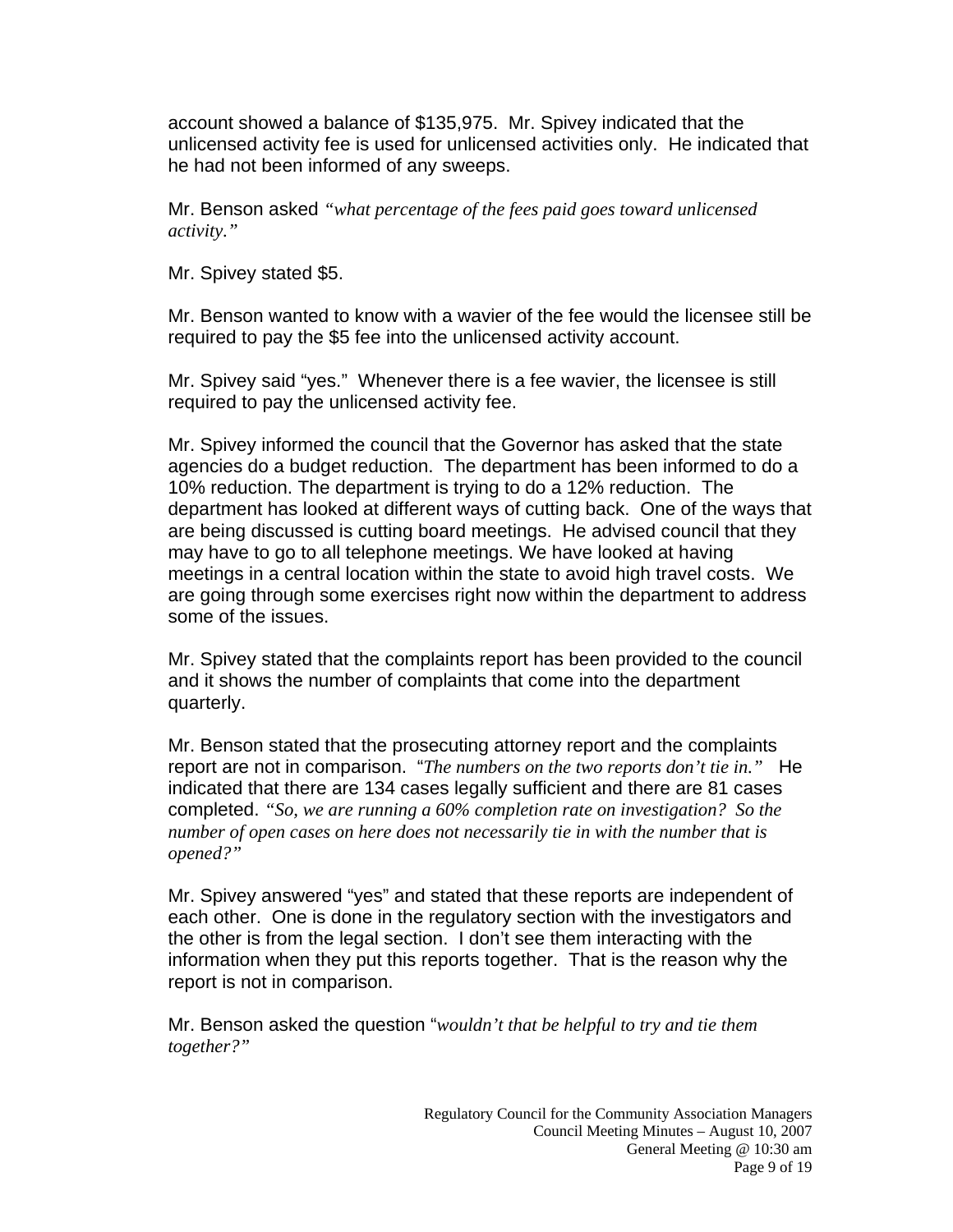Mr. Czonstka stated to Mr. Benson that what he was talking about is the total case that was received during the first and second quarter. That is why there is no connection. Some cases maybe included in the report but there are some that's been included in the report for years. Once a complaint is received in the department it appears on the regulation report and later on it will appear on the legal report.

Mr. Benson asked was this the compliant report for one year.

Mr. Czonstka said "yes."

Mr. Benson said that there was nothing on the legal report that stated the cases are complete.

Mr. Benson stated that on the Operation Account report there are 11,108 phone calls received by the central intake unit. He wanted to know what timeframe that these calls were received by the Call Center (monthly or quarterly).

Mr. Spivey indicated that this report is generated and printed quarterly (January-March).

Mr. Benson could not believe that the department had received 11,000 calls in 3 months. He wanted to know if the call center has a break down of the calls and subjects of the calls. Mr. Benson requested Mr. Spivey to find out what the subject matter of each call that comes into the department. Mr. Benson stated *"why we would have 11,000 people calling in for CAMs and we don't have 11,000 CAMs."*

Mr. Spivey stated we have more than 11,000 CAMs licensed in the state of Florida.

Mr. Benson stated *"no we have 12,000 roughly and a lot of those people don't manage associations".*

Mr. Spivey informed Mr. Benson that he will direct his question to the director of the call center.

Mr. Spivey advised the council that any of them that stayed at the hotel last night needed to check out and get a bill with a 0 balance. The ones that did not stay in the hotel, the department will be paying your mileage and he would like for them to submit their travel vouchers within 5 business days of the meeting.

# **PUBLIC SERVICE ANNOUNCEMENT**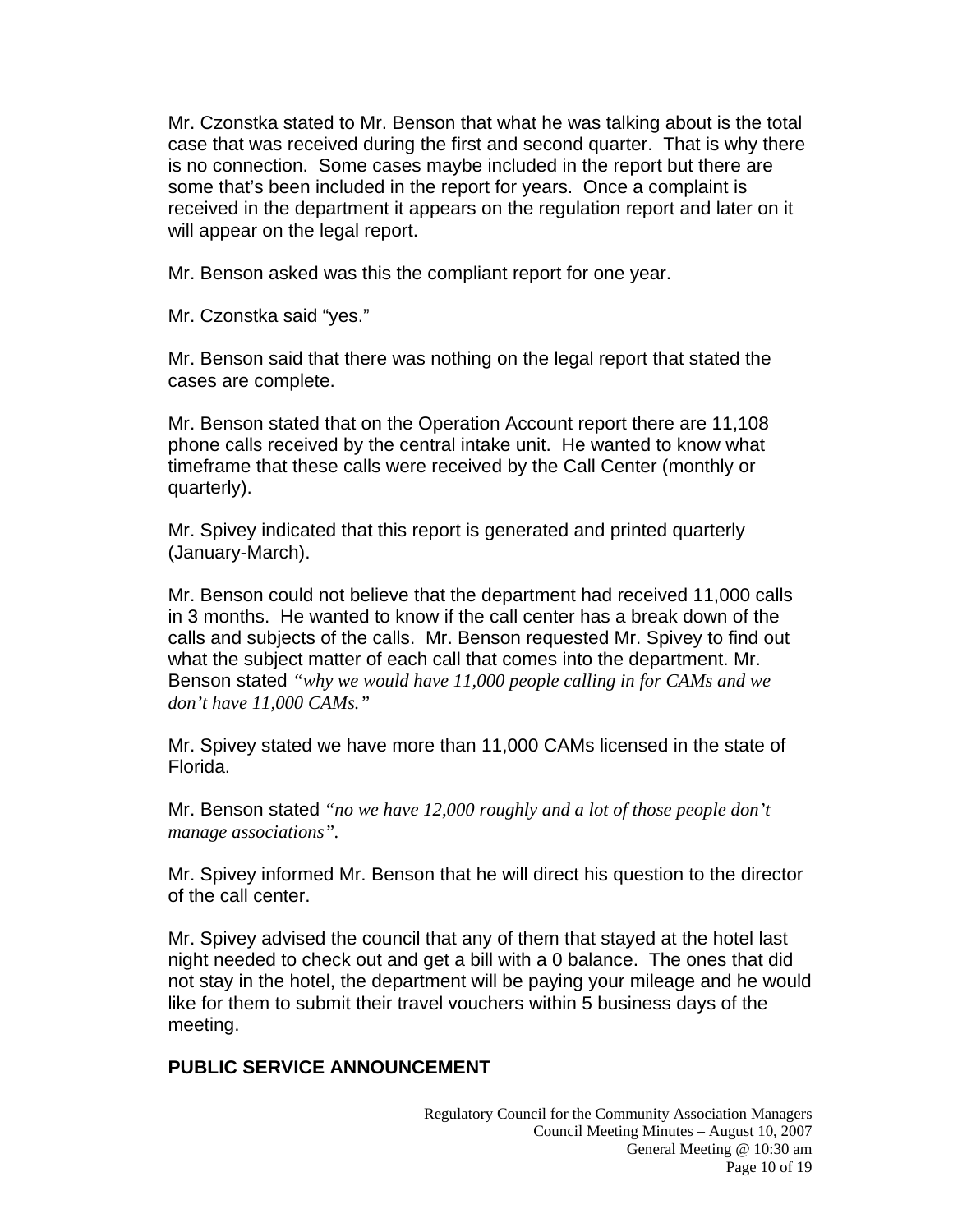Mr. Michael Green from the Regulation department submitted a power point of a public service announcement.

Mr. Czonstka and other council members voiced their opinion on the part of the PSA that talked about real estate. It indicated that a CAM was performing real estate duties. *"If that part of the PSA was removed or the announcer wording was changed the PSA would be fine."* 

Mr. Benson looked around the room and asked people individually repeatedly *"do you live in a condominium"* and they all replied "no". He tossed his pen down and said *"terrific."* He went on to say that *" community association managers are essentially the chief operating officers for a corporations, multi-million dollar corporations with assets to multi-million dollars assets. Where the chief operating officer of the corporation is being directed by the board of directors with its stock holder which are unit owners. The board of directors set the policies we (CAMs) to minister."* He felt as if the PSA was geared toward real estate instead of CAMs and if someone that lived in a condominium or manager should have been a part of the PSA

Mr. Green agreed to take the council comments back to the department and work with the announcer to make the necessary changes to the PSA. He indicated that council has time to make the necessary corrections before the PSA airs. He was not sure if communication can rework the PSA or they will have to re-shoot it. He made an announcement that the department has an unlicensed toll free number.

Mr. Spivey felt as if it would be unfair to just put force on condominiums and not Community Mangers.

Mr. Benson wanted to know why a year ago he was told the PSA costs \$10,000 and now it is costing the council funds \$20,000. Could some one tell him the reason why this was the first time a council member has seen this PSA.

Mr. Brown indicated that the council member that were appointed to work with the department was no longer with council. He stated that this was the first PSA he had seen on CAMs. He has seen others but they were clips from other professions. He suggested to Mr. Green to take out the word condominium and add community association or say...

(Staff was unable to complete the sentence due to talking across each other.)

Mr. Czonstka wanted to know who was paying for the PSA CAM council funds or DBPR. He was told CAM unlicensed activity funds.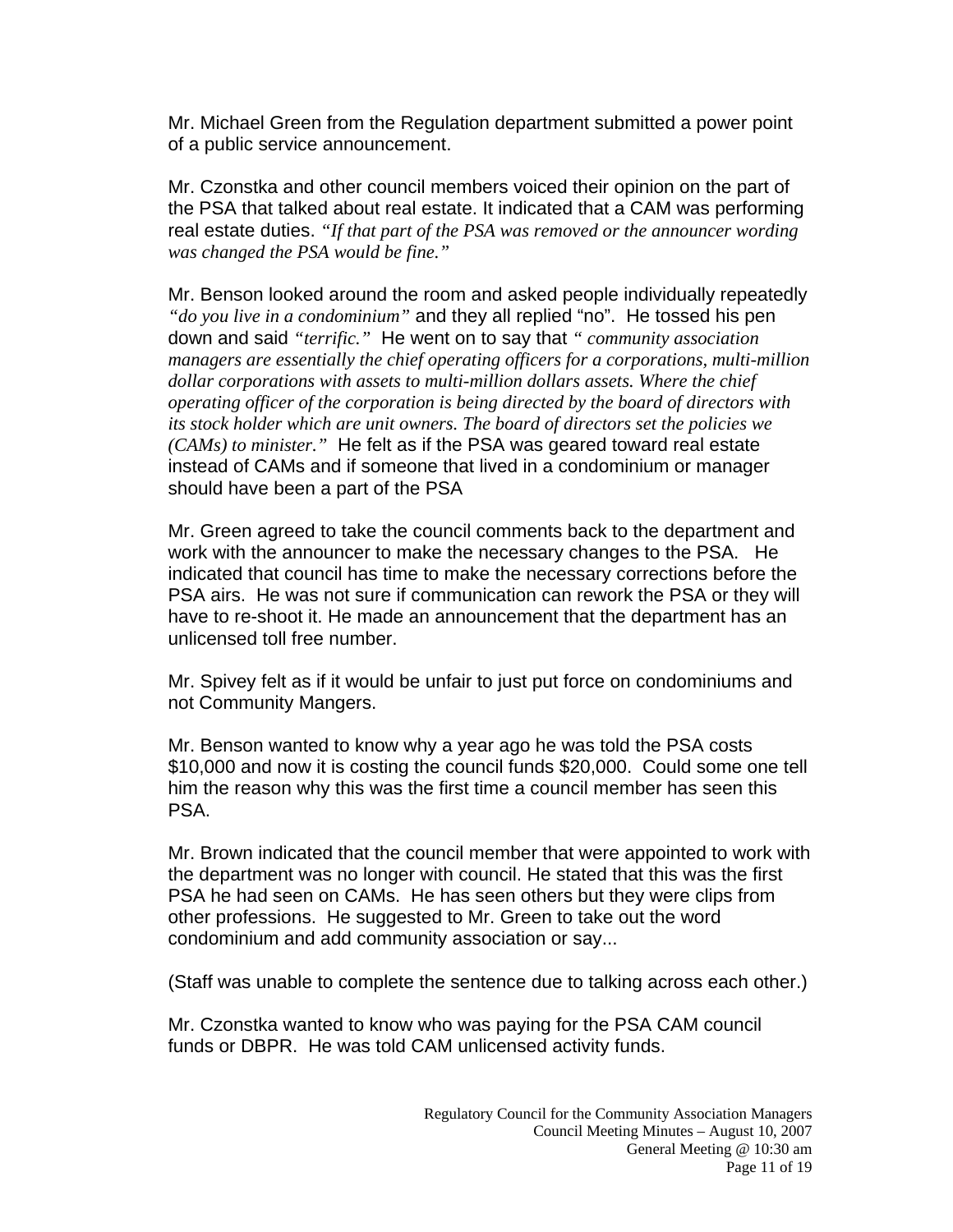Mr. Brown wanted to know from Mr. Green what would be the status of the PSA by November 9. He wanted to know if Mr. Green would be able to work with the board members.

Mr. Spivey said he would be able to work with the council members.

Mr. Green indicated that once the changes are made the members can review the PSA online. He also stated to Mr. Benson that for unlicensed activity complaints you are required to fill-out the compliant form and the department has investigators to investigate the unlicensed activity complaint.

Mr. Brown asked Mr. Benson and Mr. Green if they didn't mind can they have their conversation at the end of the meeting. Council has 5 minutes before the end of the meeting and there are some people still needing to check out the hotel.

Mr. Spivey stated that he changed the subject of new business on the agenda to the suggested topic. The reason for this was we can only put new business on the agenda for the next meeting and suggested topics we are able to discuss during the meeting.

Mr. Benson indicated that he received an e-mail from Mr. Tim Vaccaro stating that he can bring up items under the new business. He wanted to know can a council member get information placed on the agenda.

Ms. Edwards started to read the 2007 Sunshine Manual and said on the other hand….

(Staff was unable to complete the sentence do to talking across each other.)

Mr. Benson talked across her and *said "I don't think we need it read to us, everybody knows what the 2007 says."* 

Ms. Edwards stated to Mr. Benson *"let me read this please."*

Mr. Benson told her to *"go ahead."*

Ms. Edwards started to read *"on the other hand, if a committee or board is carrying out legislative responsibility the attorney general's office has advised that the public should be afforded a meaningful opportunity to participate at each stage of the discussion making process including workshops. See Formal Opinion to Thruster January 27, 1994 and informal opinion to Conn May 19, 1987."* She went on to say " *It depends on what the topic is whether or not it can be discussed at length in a meeting without having to be put on the agenda."* 

Mr. Benson asked Ms. Edwards *"so, the item of new business is appropriate?"*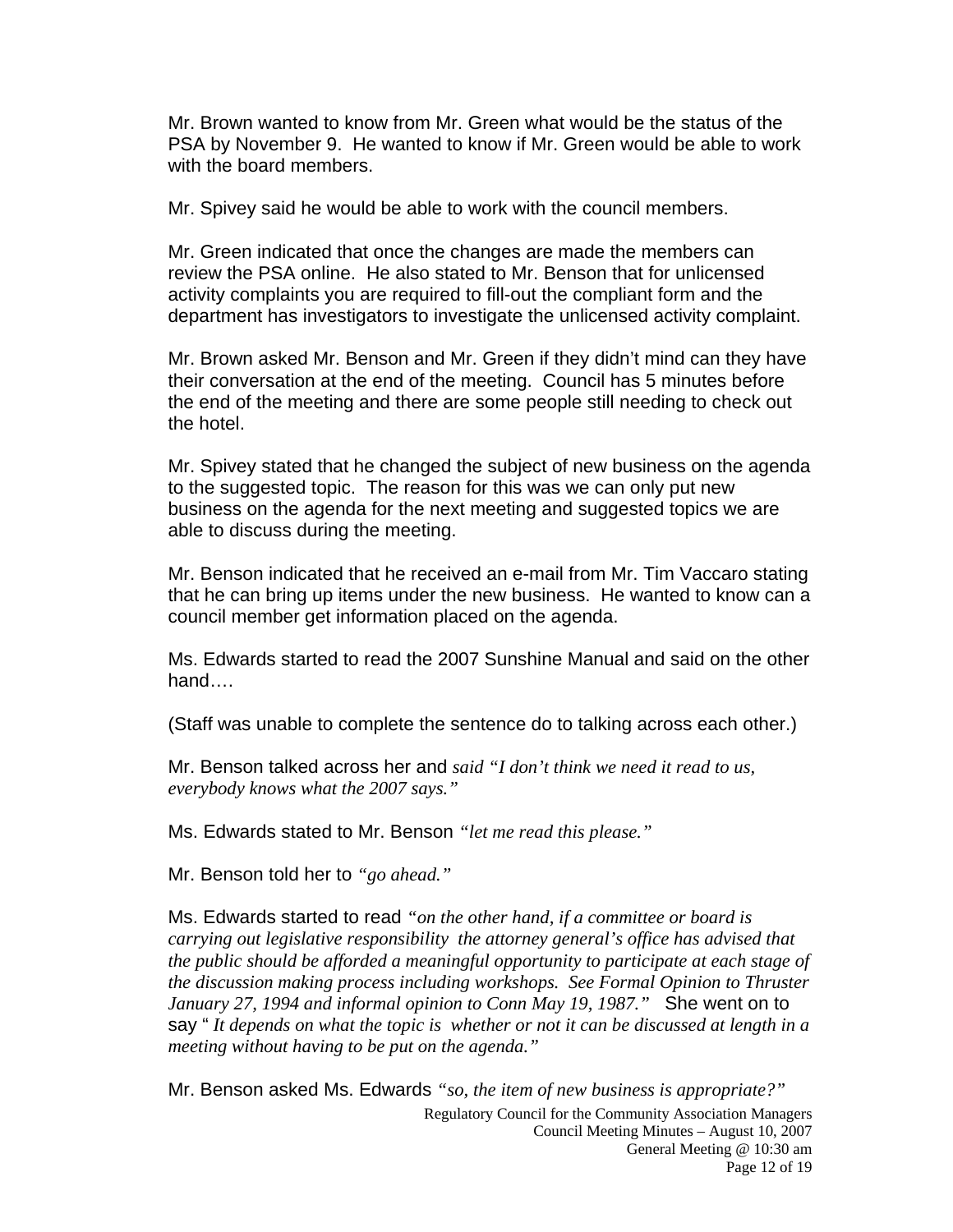Ms. Edwards replied *"I am telling you what the limitations are at least some of them."*

Mr. Benson stated he doesn't think that there was something that limits new business from being on the agenda.

Mr. Spivey stated *"That's not what we are saying…."* 

(Staff was unable to complete the sentence due to talking across each other.)

Mr. Benson talked across Mr. Spivey and said *"you taking it off?"* 

Mr. Spivey stated that he has not taken it off just changed the title for it.

MOTION: Mr. Benson laughed and made a motion to have new business replaced on the agenda.

Mr. Brown called for a second and the motion failed for lack of a second.

Mr. Brown stated that historically in the past he believed that the Chair along with staff would set the agenda. In the past we have had new business on the agenda. He could not recall a subject that came up under new business and council did not know that it was coming. Mr. Brown did not want the Council surprised and he was not sure if there would be items that may come up that he's not aware of.

Mr. Benson asked Mr. Brown *"did you instruct staff not to put the items on the agenda…. is that what you wanted?"* 

Mr. Brown stated that had not been discussed with him.

Mr. Benson stated that all of the items he presented for the agenda were not discussed with the chair and chair did not tell staff to leave them off.

Mr. Brown tried to say *"Mr. Benson I would not put it in the context you used with Tony…. "* 

Mr. Benson talked across him and said *"did he provide the information…".*

Mr. Brown asked Mr. Benson to let him talk.

Mr. Benson continued to talk across him.

Mr. Brown stated *"during the past two months there has been questions on whether there will be a quorum of council members, what was occurring with the Governor's*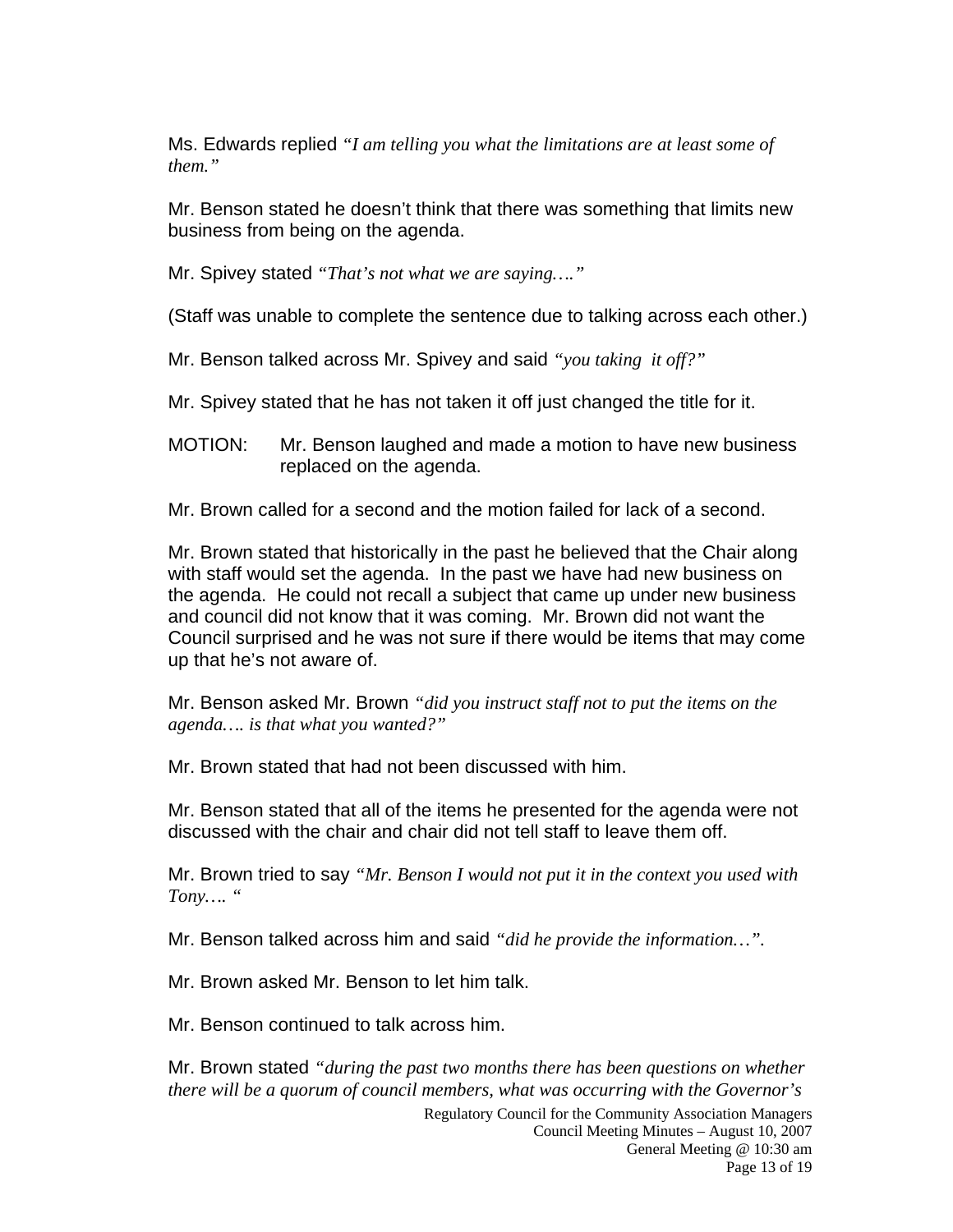*appointment office, which council members were coming off and the way that this process was handled that was a large question. It wasn't until recently which people would consider on this agenda. We felt that things were very unclear and two council members were removed a week or two weeks ago. We felt as if today's meeting would be on just regrouping. Today let us discuss the items we want to work on. He suggested to council to work together on the items that need to be submitted for the agenda. "* 

Mr. Benson stated *"we have an understanding then that if any of the council members need to have something added to the agenda that it will be added to the agenda. We don't have to bring it up it can be on the agenda and we can pass it."* 

Mr. Brown stated that he thinks that council would like to entertain anything that goes on the agenda that is pertaining to the profession. Agenda items should be handled by staff and given to the council so that council will be prepared to discussed it at the meeting.

Mr. Spivey stated that council members can forward agenda items to him and he would review these items with the chair and he will determine if the item will be added to the agenda. This is the same procedure that he uses with his other boards.

Mr. Benson asked *"can I make a motion then that items will be added to the agenda as the council members bring the up."* 

Ms. Edwards stated to Mr. Benson *"I don't think that is what was said."* 

Mr. Spivey stated *"no it is not."*

Ms. Edwards stated that what was said was *"any board member can request that something be put on the agenda and then Mr. Spivey will discuss it with the chair and a decision will be made whether or not to include it on the agenda."* 

Mr. Benson said *"that was not my motion."*

Ms. Edwards and Mr. Spivey along with some other council members stated that they know that was not Mr. Benson' motion.

Ms. Edwards stated she knows that wasn't Mr. Benson's motion but that was not what was said by Mr. Spivey.

Mr. Benson stated that he made a motion….

(Due to several people talking across each other staff was unable to complete the sentences.)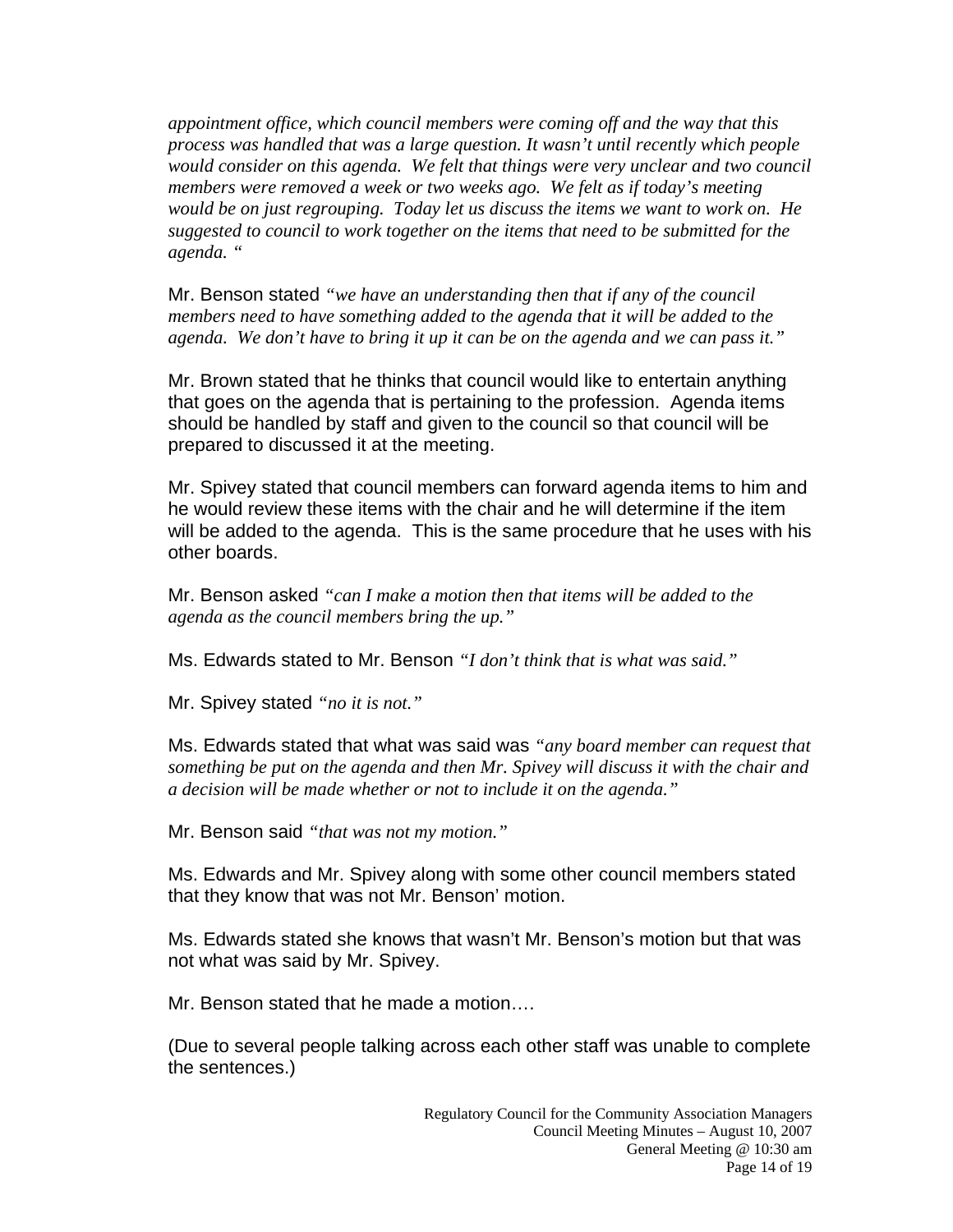Mr. Brown stated to Mr. Benson, I think Mr. Spivey's intention is basically the way it has been and the concern is to accept the motion as you have worded. This kind of boxes the council in where someone could come forward with 25 items and want the 25 items all put on the agenda. I would not want that to occur…

(Due to Mr. Benson speaking across Mr. Brown staff is unable to complete the sentence.)

Mr. Benson stated to Mr. Brown *"let us address it at that point. I think it's the council's job to prioritize the material and not for staff to sensor the information."* 

Mr. Spivey stated that he takes offense to his comment. Staff does not sensor information.

Mr. Brown indicated that the action of the board was necessary due to the change in the council member not knowing who would be on the council for the meeting.

Mr. Benson stated *"I have a motion on the floor."*

Mr. Brown called for a second and it was failed due to lack of a second.

Mr. Benson stated to the council *"you guys don't agree with that, you don't want to ask for something to be put on the agenda?"* 

Mr. Czonstka stated *"you can always do that, I don't need a motion to do it. But it is up to the chair."* He stated that every organization he has chaired the chair set the agenda. He doesn't feel like in the future that there will be a problem with Mr. Spivey discussing the agenda with the chair.

Mr. Benson stated *"it seems to be a problem now."*

Mr. Czonstka said the only problem he had is the way the motion is worded. The motion can open the door for 25 or 50 items.

Mr. Benson stated *"who are we dealing with here."*

Mr. Brown asked will there be a second.

Mr. Czonstka stated that *"there has never been a problem in the past and I don't see a problem to address it now."* 

Mr. Benson stated since the motion did not pass *"The procedures would be; the council will ask Mr. Spivey to add something to the agenda, which he will discuss it with Mr. Brown and determine whether you will allow it to be on the agenda?"*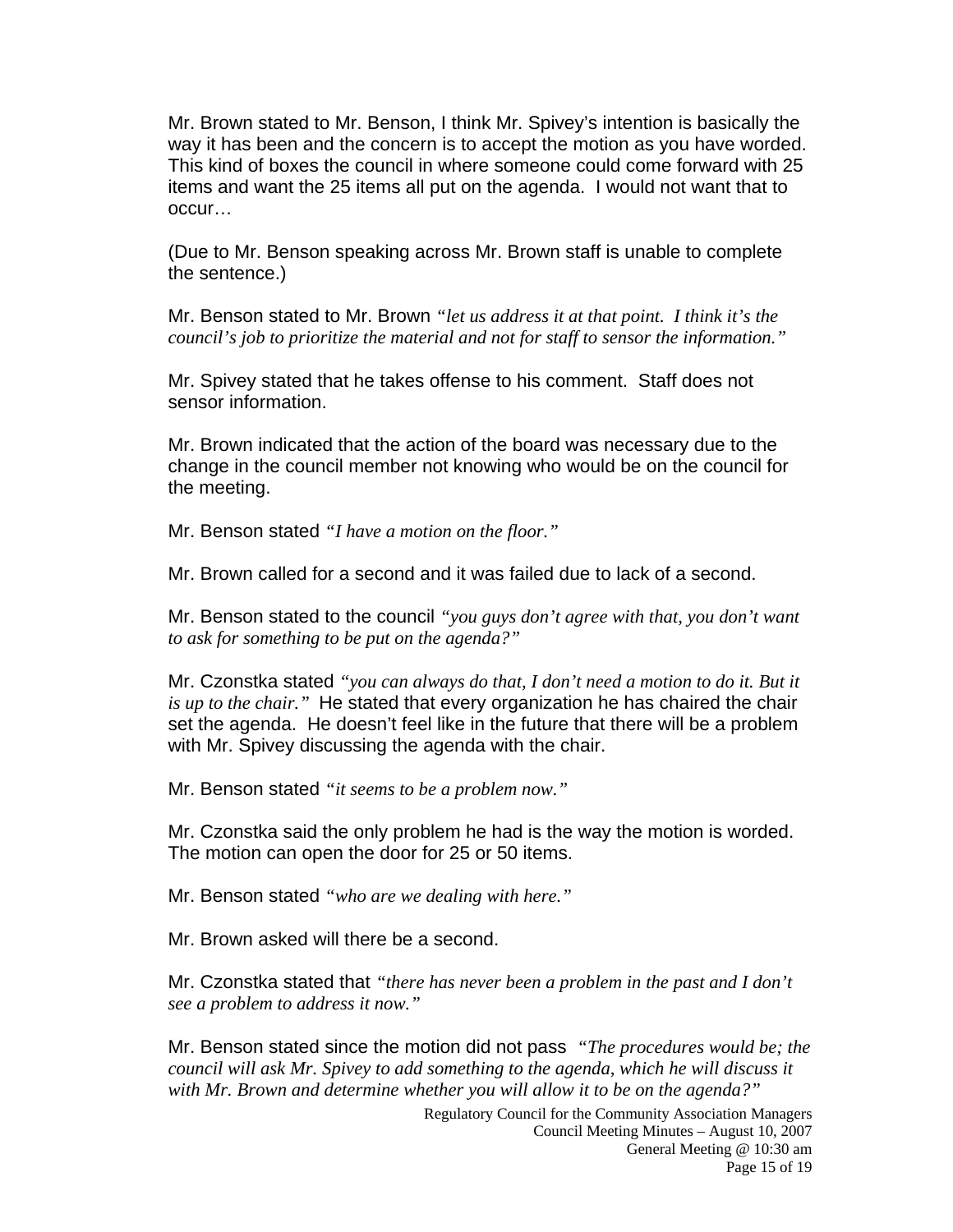Mr. Brown stated *"you can put it that way but I don't know if I like the word allow."* Mr. Brown's other concern is when we have a meeting the council members have other meetings they have to attend. Mr. Czonstka is scheduled for another meeting. We try to make sure the agenda would be set within a certain timeframe to allow for other meetings.

Mr. Benson stated *"rather than get work done that we need to address."*

Mr. Brown asked is there any more questions.

Mr. Benson stated *"there is no need to go through them again now."* He will give them to Mr. Spivey to put on the next agenda.

Mr. Brown stated to Mr. Benson that in the future he will find out that he won't have any problems with the agenda items.

### **PUBLIC COMMENTS**

*Ms. Kim Jakubaitis, President of Section Owners Association stated "On January 3rd 2005 I filed for Arbitration against Deep Creek Section 20 Property Owners Association an election dispute and to overturn an illegal \$80 assessment. On that same date I filed a compliant against Section 20's then CAM Leroy Dunn. Section 20 consists of 3,910 single-family home sites.* 

*On July 6, 2005 the Arbitrator returned a ruling overturning the election and reversed the \$80 illegal assessment. This assessment was supposedly for hurricane clean up, which in my opinion as well as many homeowners was not done. When we took office in July, in the more than 6 months it took to get a ruling all monies collected from the \$80 illegal assessment had been spent. The Association no longer had the funds to reimburse property owners, forcing us to conduct an election to adopt the assessment and keep our Association from going*  bankrupt. At the present time we are still struggling with hurricane clean up in our *greenbelts.* 

*To date Mr. Dunn still holds a CAM license. He has moved on to other communities and is continuing to cause problems for these residents. Because our case was well covered in the local press, I have received many calls concerning the ongoing problems with Mr. Dunn's "management". It is very difficult to convince these homeowners to file complaints with the DBPR. The question I am always asked is: "Why does he still have a license after what he did in Deep Creek." There is no logical answer to that question. The Arbitrators own words concerning Mr. Dunn's behavior include: misrepresentation to the members, failing to abide by the governing documents, engaging in a practice that exceeds the bounds of proper election ethics and violating the principles of fairness, not acting in good faith, improperly excluding proxies, such secrecy flies in the face of fairness, and improperly and in bad faith conducted portions of the annual election. It is imperative that the DBPR moves faster on the Arbitration of cases as well as the disciplinary process for CAM license holders. The failure to expediently move these cases forward costs homeowners a lot of money, time, and frustration. At the same time it allows these predators to move on and continue to inflict harm*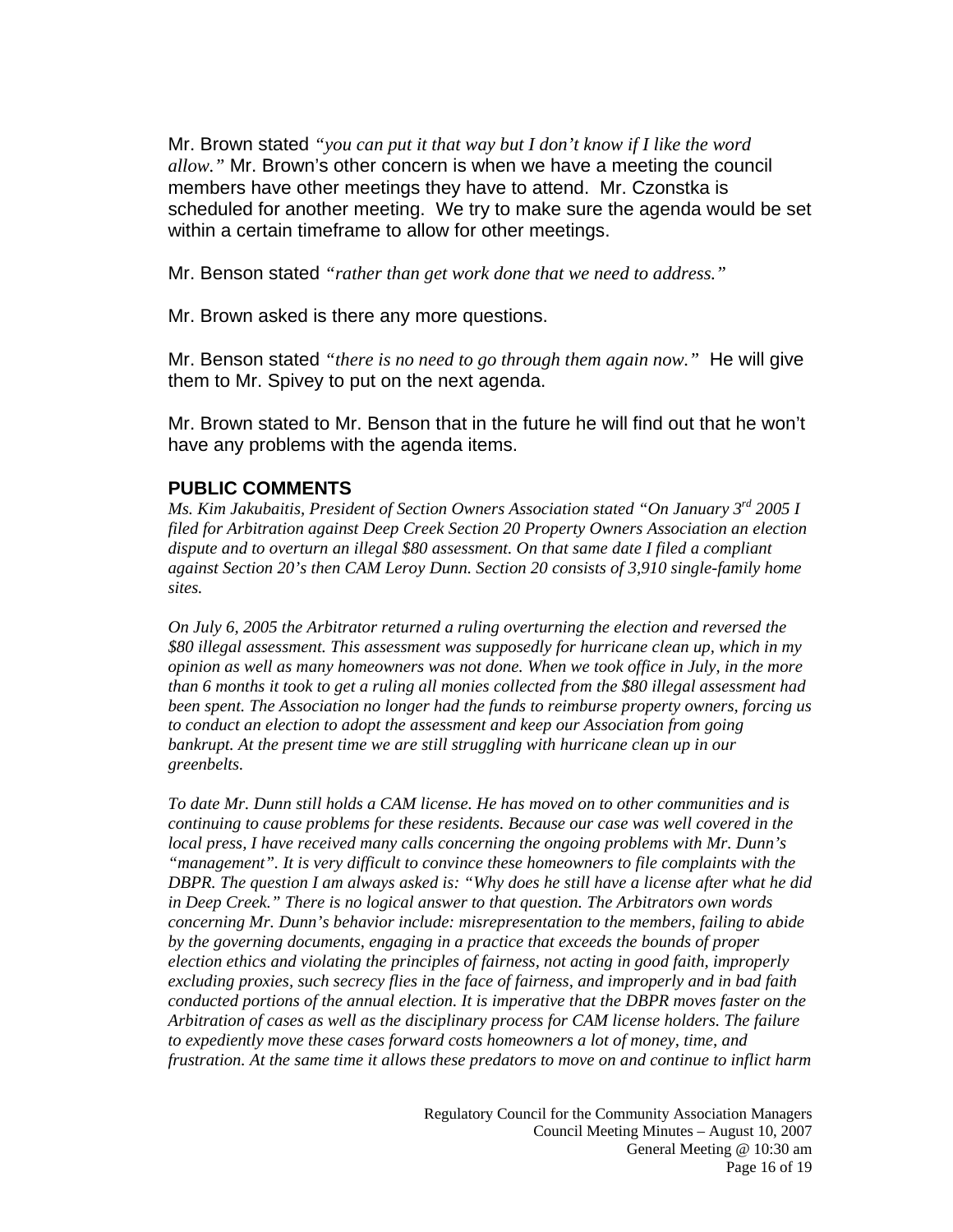*on other homeowners. Thank you. Kim Jakubaitis, President, Section 20 Property Owners Association"* 

Ms. Edwards indicated to Ms. Jakrubaitis that the case has been referred to the DOAH. Therefore, this case is out of the department's hand and it is into the hands of the court. In general that does not take to long to hear a decision.

Mr. Jakrubaitis voiced her concerns of the timing that an individual has to wait on a complaint to be filed and charges to be brought against the person's license. She stated that Ms. Jessica Leigh has been helpful.

Comments from the board stated that Ms. Leigh prosecutes these cases as soon as possible and she does a great job.

### **OLD BUSINESS**

Mr. Benson indicated that there was a motion for the privatization study to be done a motion for the privatization to be submitted to the Governor's office and there was never a motion to move forward with the privatization and he thinks that council needs to make one. He stated that there was nothing in the minutes to indicate that they voted on it.

Council members informed Mr. Benson that they are still working on the study. Whenever the study is completed they will be given an opportunity to vote on going private if they chose to do so.

Mr. Brown stated that he will review the information.

Mr. Benson wanted to know the procedure and time to submit proposed changes for legislation.

Mr. Brown stated *"by November 9 we need a lot of lead time."*

Mr. Benson asked *"we need drafted proposal by that time."*

Mr. Spivey stated *"correct."* If there are any items that council wants to be submitted…

Mr. Brown stated that council would like to submit proposed changes on removing the exemption on small associations being able to used unlicensed managers.

Mr. Spivey stated that there are two ways address this issue: he can take it back to the department and the department can choose or not choose to submit this as a legislated proposal.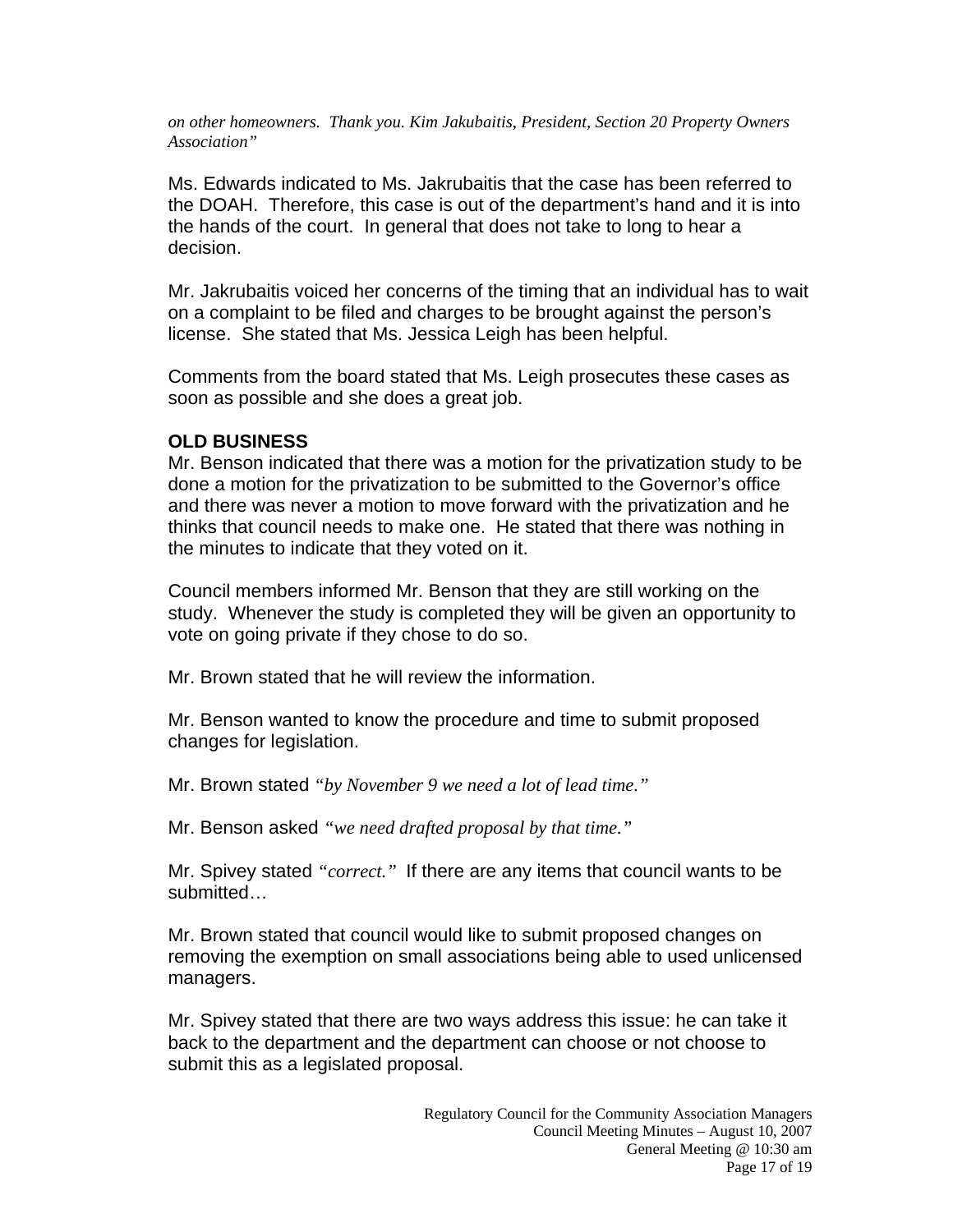Mr. Benson spoke across Mr. Spivey and asked "who are they?"

Mr. Spivey indicated the Secretary and asked Mr. Benson to let him finish his statement.

Or Council can find a sponsor.

Mr. Benson wanted to know who would draft the information.

Mr. Spivey indicated Council.

Mr. Benson stated we will have to drafted it and take it to a sponsor.

Ms. Edwards indicated to Mr. Benson "*if you find a sponsor Council is responsible for drafting their changes."* If the department submits the changes they have people on staff that's responsible for drafting there changes.

Mr. Benson indicated *"how do we know that the department will not sponsor this bill."* 

Mr. Spivey answered, *"whenever he submits his question to the department we will find out for him."* 

Mr. Benson wanted to know if Mr. Spivey has submitted something to the department.

Mr. Spivey indicated that this subject has been discussed with the department before.

Mr. Benson said "And".

Mr. Spivey stated that the department did not sponsor it.

Mr. Benson asked *"is that their same position now."* 

Mr. Brown stated that Secretary Benson seems to be more eager to assist us both inside and outside the department if the changes are beneficial to the profession and Floridians.

Mr. Benson spoke across Mr. Brown.

Mr. Spivey indicated that *"no, Secretary Benson has not said she was not going to move forward with this."* 

Mr. Brown stated that he has discussed the two items with Ms. Benson…